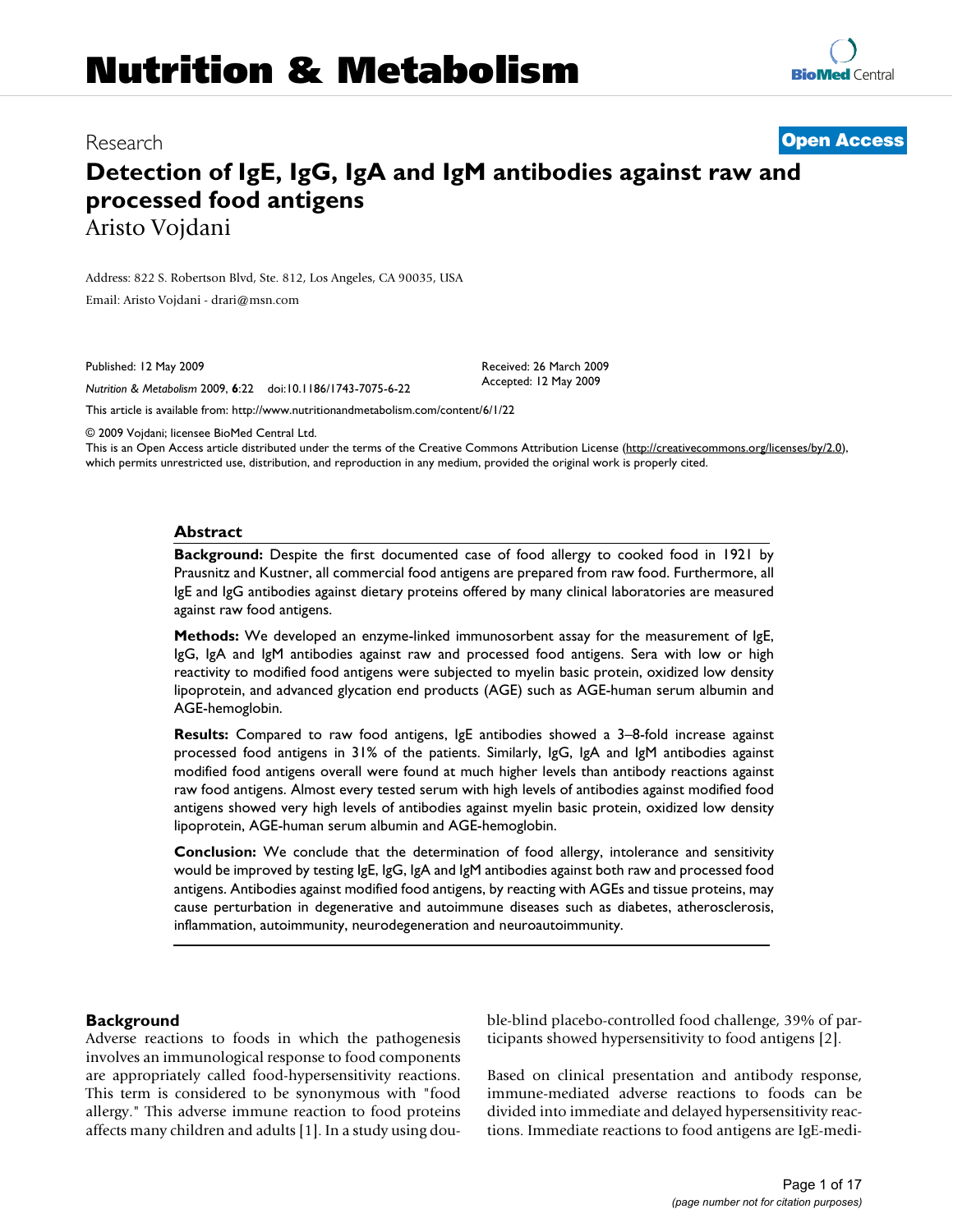ated and dependent on activation of mast cells in specific tissues, including the skin, respiratory tract, gastrointestinal, mucosal, and cardiovascular system [3-5].

The delayed immune reaction to food antigens are mediated by IgG, IgA and IgM. Unlike the immediate effects of IgE-mediated allergy, the IgG, IgM and IgA-mediated food allergy and intolerance reactions can take several days to appear. Therefore, levels of IgG, IgM and IgA antibodies in the blood against different food antigens have been used for demonstration of delayed food allergy and intolerance reactions [6,7].

Despite the first documented case of food allergy to cooked food in 1921 by Prausnitz and Kustner [8], all commercial food antigens are prepared from raw food. However, for demonstration of both immediate and delayed hypersensitivity to food, antibodies are measured against antigens prepared from raw food [9-11].

Processed foods and their ingredients are subjected to a variety of conditions, which may cause alterations in immunodominant epitopes, potentially affecting allergenic properties. This processing may destroy existing epitopes on a protein or may cause new ones to be formed (neoallergen formation) as a result of change in protein conformation. Neoallergen formation has been known for at least three decades [12]; it may be part of the reason why some individuals can tolerate a raw food or raw food ingredient but will react to the same food when it is processed. Studies have found neoallergens from pecans [13], wheat flour [14], roasted peanuts [15], lentil [16], almond, cashew nut and walnut [17], soybean [18,19], shrimp, scallop, tuna, egg, apple, plum, milk and potato [2,11,20-22].

The different types of food processing includes thermal as well as non-thermal treatments, and each type of process may have a different effect on epitopes. In evaluating allergen stability, then, the different effects of individual treatments must be considered carefully. Thermal processing may be done by dry heat (e.g. oven roasting, oil roasting, infra-red heating, ohmic heating) or wet heat (e.g. boiling, microwave cooking, pressure cooking, autoclaving, extrusion, blanching, steaming). Non-thermal treatments include irradiation, soaking, germination, milling, fermentation, high-pressure processing, dehulling and dehusking, and grinding. Processing may affect food in a manner that may induce the masking or unmasking of allergenic epitopes, thereby enhancing or reducing allergen recognition and potentially altering the allergenicity of the offending food [21]. In relation to common processing methods, including mechanical, enzymatic, heating, drying, peeling, pulping, blanching, mashing, pasteurization and multiple-treatment effects on the allergenicity of processed food antigens, all the published articles dealt with immediate hypersensitivity reaction which is IgE mediated. None of these articles dealt with delayed immune reaction to processed food antigens [1-22]. This sampling of articles also illustrates that in a majority of cases some of the technological processing treatments not only maintained their antigenicity and allergenicity but also induced the modification and introduction of neoantigens. Therefore, this study was designed to assess both IgE- and non-IgE-mediated hypersensitivity against both raw and processed food antigens. The measurements of IgE, IgG, IgA and IgM antibodies in blood against processed food antigens results in an enhancement in the detection of delayed food sensitivities. This would not be possible by merely measuring these same antibodies against antigens prepared from raw or unprocessed foods alone.

### **Methods**

Sera from 40 food-allergic individuals and 40 healthy subjects were obtained from DPC Inc., Los Angeles, CA, and Innovative Research Inc., Novi, MI. Food antigens were prepared from food products purchased from large supermarket chains to reflect American purchasing and accessibility of food products. Each advertised ingredient of the prepared, cooked and processed foods was carefully catalogued at the lab. Some examples of the raw and processed foods used for the extraction of antigens are shown in Table 1. Hemoglobin (Hb), human serum albumin (HSA) and myelin basic protein (MBP) were purchased from Sigma Aldrich, St. Louis, Missouri, USA.

### *Analytical method for identification and characterization of food antigens*

Each raw or processed food was ground at 4°C using a food processor and extraction buffers and reagents, such as Coco buffer (0.55% NaHCO<sub>3</sub>, 1% NaCl), 0.1 M phosphate buffer saline pH 7.4, 70% ethanol, and cold acetone.

Each food was mixed in four different solvents and kept on the stirrer for 2 h at room temperature. After centrifugation at 2000 g for 15 minutes the liquid phase from each buffer and solvent was removed and dialysed against 0.01 M PBS using dialysis bags with a cutoff of 6,000. The pellet from the acetone was dissolved in 0.1 M PBS buffer and dialysed. Dialysis was repeated for three times in order to make sure that all small molecules are removed. After dialysis extracted antigens from the above conditions were combined, and protein concentrations were measured using a kit provided by Bio-Rad (Hercules, CA).

For quality control in separating the antigens from the foods, sodium dodecylsulfate (SDS) gel electrophoresis was performed. The electrophoretic methods included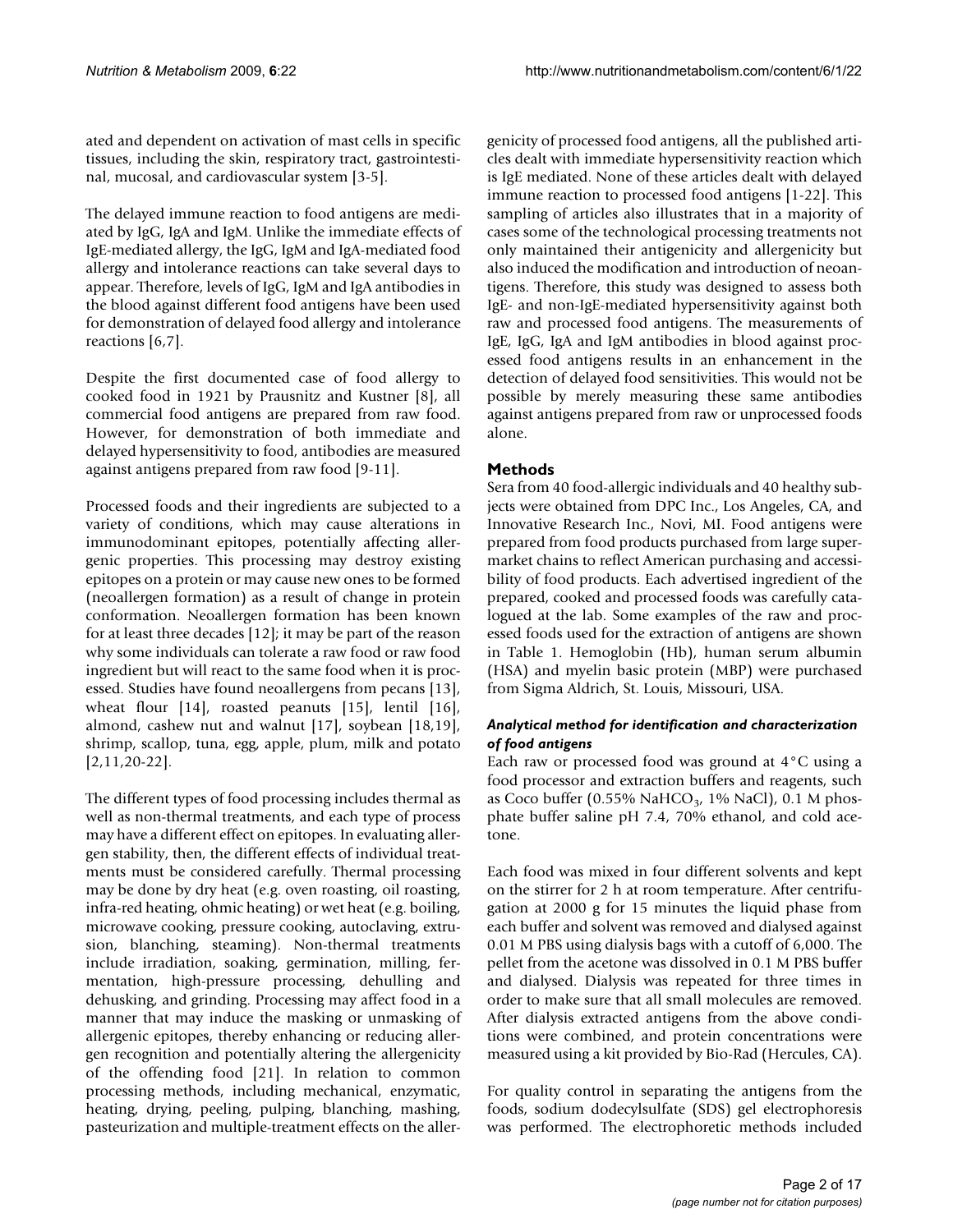| A - Raw Food                                                                       | B - Processed Food     | A - Raw Food                                                                     | B - Processed Food    |  |
|------------------------------------------------------------------------------------|------------------------|----------------------------------------------------------------------------------|-----------------------|--|
| I. Apple                                                                           | Apple Cider            | 26. Wheat (Semolina)                                                             | Pasta                 |  |
| 2. Pork                                                                            | Bacon                  | 27. Peanut                                                                       | Peanut, Roasted       |  |
| 3. Barley, Hops, Yeast                                                             | Beer                   | 28. Pecan                                                                        | Pecan, Roasted        |  |
| 4. Chicken Wing, Wheat, Soy                                                        | <b>Buffalo Wing</b>    | 29. Cucumber, Vinegar                                                            | <b>Pickles</b>        |  |
| 5. Wheat, Barley, Yeast, Soy, Sugar                                                | Doughnut               | 30. Wheat, Milk, Cheese, Olives, Tomato,<br>Pizza<br>Spinach, Mushroom, Broccoli |                       |  |
| 6. Wheat, Egg, Corn, Milk, Sugar                                                   | Cake                   | 31. Corn, Butter                                                                 | Popcorn               |  |
| 7. Wheat, Oat, Corn, Rice, Barley, Milk, Sugar                                     | Cereal                 | 32. Egg, Potato, Cucumber, Corn, Mustard<br>Seed, Vinegar, Lemon                 | Potato Salad          |  |
| 8. Chicken, Wheat, Rice, Veg. Oil                                                  | Chicken Chow Mein      | 33. Pumpkin, Wheat, Egg, Corn, Milk, Soy                                         | Pumpkin Pie           |  |
| 9. Chicken, Wheat, Veg. Oil                                                        | Chicken, Fried         | 34. Rice, Wheat, Peanut, Soy                                                     | <b>Rice Cake</b>      |  |
| 10. Chicken, Wheat, Orange, Veg. Oil                                               | Chicken, Orange        | 35. Salmon                                                                       | Salmon, Baked         |  |
| 11. Beans, Chili Powder, Tomato, Onion, Corn,<br>Potato, Garlic                    | Chili (Vegetarian)     | 36. Salmon                                                                       | Salmon, Fried         |  |
| 12. Coffee                                                                         | Coffee, Roasted        | 37. Beef, Pork, Soy, Wheat                                                       | Sausage               |  |
| 13. Cranberry, Corn                                                                | <b>Cranberry Sauce</b> | 38. Shrimp                                                                       | Shrimp, Cooked        |  |
| 14. Egg, Raw                                                                       | Egg, Cooked            | 39. Soybean                                                                      | Soy Agglutinin        |  |
| 15. Egg, Assorted Vegs., Wheat, Soy                                                | Egg Roll               | 40. Beef Filet Mignon                                                            | Steak, Filet Mignon   |  |
| 16. Corn Starch, Sugar Dextrose, Yellow #5,<br>Yellow #6, Red #3, Red #40, Blue #1 | Food Coloring          | 41. New York Strip                                                               | Steak, New York       |  |
| 17. Potato, Veg. Oil, Wheat, Milk                                                  | <b>French Fries</b>    | 42. Potato, Veg. Oil                                                             | <b>Tater Tots</b>     |  |
| 18. Beef, Onion, Seasoning                                                         | Hamburger              | 43. Soybean, Casein                                                              | Tofu                  |  |
| 19. Beef, Pork, Turkey, Corn, Wheat                                                | Hotdog                 | 44. Tuna                                                                         | Tuna, Canned          |  |
| 20. Milk, Corn, Cocoa, Gum, Strawberries, Sugar                                    | Ice Cream              | 45. Tomato, Carrot, Celery, Beet, Parsley,<br>Lettuce, Spinach                   | Vegetable Juice       |  |
| 21. Tomato, Corn, Onion, Garlic, Vinegar                                           | Ketchup                | 46. Wheat                                                                        | Wheat Germ Agglutinin |  |
| 22. Lentil                                                                         | Lentil, Boiled         | 47. Milk, Corn, Coconut, Palm Oil, Veg. Oil                                      | <b>Whipped Cream</b>  |  |
| 23. Egg, Soybean Oil, Lemon, Vinegar                                               | Mayonnaise             | 48. Whitefish                                                                    | Whitefish, Baked      |  |
| 24. Mustard Seed, Turmeric, Paprika, Vinegar                                       | Mustard                | 49. Whitefish                                                                    | Whitefish, Fried      |  |
| 25. Peanut, Veg. Oil                                                               | Peanut Butter          | 50. Grape, Yeast                                                                 | Wine                  |  |

**Table 1: Examples of raw and processed foods used for antigenic extraction and measurement of IgE, IgG, IgM and IgA antibodies in blood**

SDS acrylamide gel (gradient of 7–15%), and Western blot [23,24].

#### *Detection of IgE, IgG, IgA and IgM antibodies by Enzyme-Linked ImmunoSorbent Assay (ELISA)*

Dietary proteins and peptides were dissolved in phosphate buffered saline (PBS) at a concentration of 1.0 mg/ ml then diluted 1:100 in 0.1 M carbonate-bicarbonate buffer, pH 9.5. 100 μl of each antigen was added to duplicate wells of a polystyrene flat-bottom ELISA plate. Plates were incubated overnight at 4°C and then washed three times with 20 mM Tris-buffered saline (TBS) containing 0.05% Tween 20. After washing, the plates were coated with 200 μl of 1.5% bovine serum albumin (BSA) and 1.5% gelatin in TBS and then incubated for 2 hours at room temperature and then overnight at 4°C. When used in combination, BSA+gelatin results in a very low nonspecific binding OD <0.1. After the overnight incubation, the BSA+gelatin was removed. Plates were washed three times with 20 mM TBS containing 0.05% Tween 20, dried and stored at 4°C.

Quality control was performed by the addition of serum with low, medium and high titers of antibodies against different food antigens. In addition, plates were studied for the detection of non-specific reaction by the addition of all reagents except serum. After the performance of quality control, the plates were kept at 4°C until used.

For IgE determination the sera were diluted 1:2 in serum diluent buffer (20 mM TBS containing 1% BSA, 0.05% Tween 20, and 0.01% sodium azide, while for IgG, IgA and IgM determination the sera were diluted 1:100 in the same buffer; 100 μl of diluted sera were then added to duplicate wells of microtiter plates and incubated for an appropriate length of time: 2 hours for IgG, IgA and IgM, and overnight for IgE at 4°C. A standard curve was constructed using serum with a titer of 1:128 for IgE against hydrolyzed milk (protein concentration 1 mg/mL). A different serum with a titer of 1:12,800 against wheat proteins (concentration 1 mg/mL) was used to construct standard curves for IgG, IgA and IgM antibodies using antigens prepared from cereal. Plates were washed 5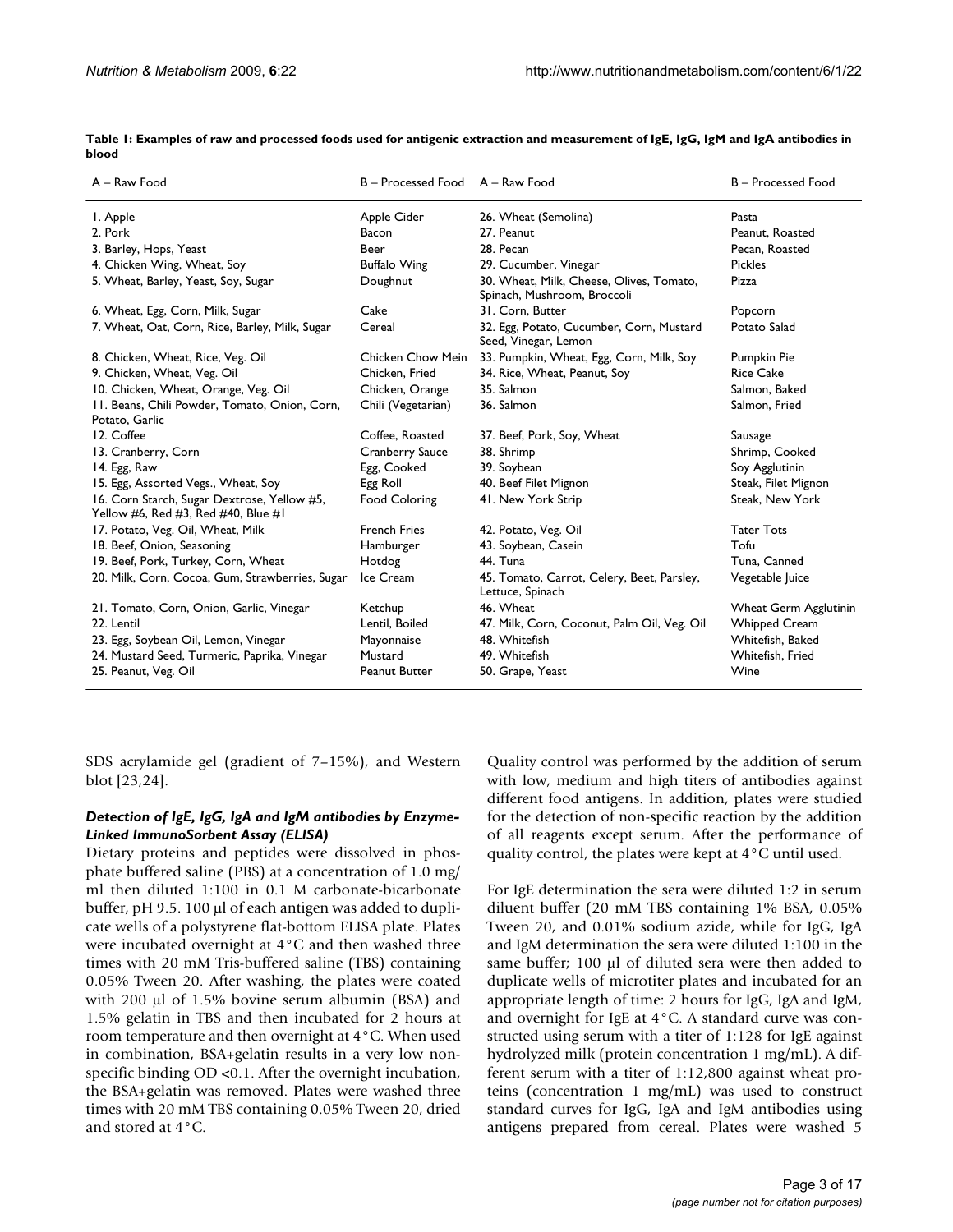times, and then 100 μl of alkaline phosphatase labeled goat anti-human IgE, IgG, IgM or IgA  $F(ab')$ <sub>2</sub> fragments (KPI, Gaithersburg, MD) at an optimal dilution of 1:400 – 1:2000 in 1% BSA-TBS were added to each well; plates were incubated for an additional 2 h at room temperature. After washing five times with TBS-Tween buffer, the enzyme reaction was started by adding 100 μl of paranitrophenylphosphate (PNPP) in 0.1 mL diethanolamine buffer containing 1 mM MgCl<sub>2</sub> and sodium azide pH 9.8. The reaction was stopped 45 min later with 50 μl of 1 N NaOH. The optical density (OD) was read at 405 nm by means of a microtiter reader. To detect non-specific binding, several control wells containing all reagents except human serum were added and used in each assay. The OD for all control wells coated with different antigens first and then with BSA+gelatin was less than 0.1 or 2 EU. The ELISA units (EU) of IgE, IgG, IgA or IgM antibodies against specific food antigens was determined by plotting the antibody's concentration on the log scale against the OD on the linear scale for seven calibrators with a known titer of 4, 8, 16, 32, 64, 96 and 128. The EU was determined using a computer program with linear regression capability and the generation of a curve that best fits the data and the following formula:

IgE, IgG, IgA or IgM ELISA units Values of calibrators Abs <sup>=</sup> <sup>×</sup> orbance of test specimen Absorbance of calibrators

For example, using this formula, optical densities of 0.17, 0.3, 0.5, 0.8, 1.4, 2.0 and 2.7 resulted in EUs of 4, 8, 16, 32, 64, 96 and 128 respectively.

### *Preparation of Advance Glycation End product (AGE) proteins*

AGE-hemoglobin (AGE-Hb) and AGE-human serum albumin (AGE-HSA) were prepared as described previously [25] and later modified [26]. Briefly, 0.5 g HSA or Hb was dissolved with 3.0 g D-glucose in 10 mL of 0.1 M phosphate buffer saline pH 7.4 containing 0.05% sodium azide. For controls Hb and HSA were dissolved in PBS without D-glucose. Each solution was deoxygenated with nitrogen, sterilized by ultrafiltration (0.2 μm filter) and incubated for 45 days at 37°C. The samples were then dialyzed against 0.1 M PBS and were separated on a gradient of 7–15% of acrylamide. In comparison to samples without glucose, shift in Hb and HSA band in samples containing D-glucose was used for confirmation of AGE-Hb and AGE-HSA formation.

### *Measurement of IgG antibodies against AGE-Hb and AGE-HSA*

Hb, HSA, AGE-Hb and AGE-HSA were diluted to 100 μg/ mL, and similar to the above ELISA, 100 μl of each antigen was added to duplicate wells of microtiter plated followed by incubation, washing, coating with BSA-gelatin, and repeated washing. Eight different sera with severe reaction

against modified food antigens and 8 healthy control sera with very mild reaction against processed food antigens were applied to duplicate wells coated with Hb, HSA, AGE-Hb or AGE-HSA. After incubation, washing, addition of anti-human IgG secondary antibody, repeated washing and substrate, color development was measured. Sera from individuals with a titer of 1:12,800 against boiled egg antigens were used to construct a standard curve and the calculation of antibody units against AGE-Hb or AGE-HSA.

For the determination of specific IgG antibodies against AGE-Hb and AGE-HSA ELISA values obtained against Hb or HSA alone were subtracted from the ELISA values of AGE-Hb or AGE-HSA.

### *Measurement of IgG antibodies against myelin basic protein (MBP)*

MBP IgG antibody was measured according to the previously described method [27].

### *Measurement of IgG antibodies against oxidized low density lipoprotein (ox-LDL)*

ox-LDL IgG antibody was measured by a kit manufactured by Biomedica Gruppe and distributed in the US by ALPCO Diagnostics, Salem, New Hampshire.

### **Results**

#### *Detection of IgE antibodies against raw and processed food antigens*

Sera from 40 individuals with known type-1 allergic reaction to foods and sera from 40 healthy controls were screened for food-specific IgE antibodies by the Immulite DPC test system. 26 out of the 40 samples from the known allergic individuals and 3 out of the 40 samples from healthy control subjects that demonstrated IgE antibodies > 15 IU against five or more food antigens were selected for simultaneous measurement of IgE antibodies against raw and modified food antigens. These 29 samples with food-specific IgE antibodies > 15 IU were subjected to ELISA plates coated with raw and modified food antigens. 20 out of the 29 specimens showed very similar IgE antibody levels ( $\pm$  20%) against different raw and modified food antigens. The other 9 samples (31%) showed 3– 8-fold increase in IgE antibodies against modified food antigens as compared to the raw food antigens. For example, Sample #1 with OD of 0.32 or 10 EU of IgE against raw meat, OD of 0.41 or 14 EU against soy, and OD of 0.59 or 22 EU against wheat exhibited OD of 1.9 or 86 EU of IgE antibodies against antigens extracted from sausage. Sample #9 with OD of 0.6 had a level of 23 EU of IgE against raw egg, but had an OD of 3.2 or IgE level of 139 EU against boiled egg antigens (Figure 1). The data presented in Figure 1 clearly shows significant elevation in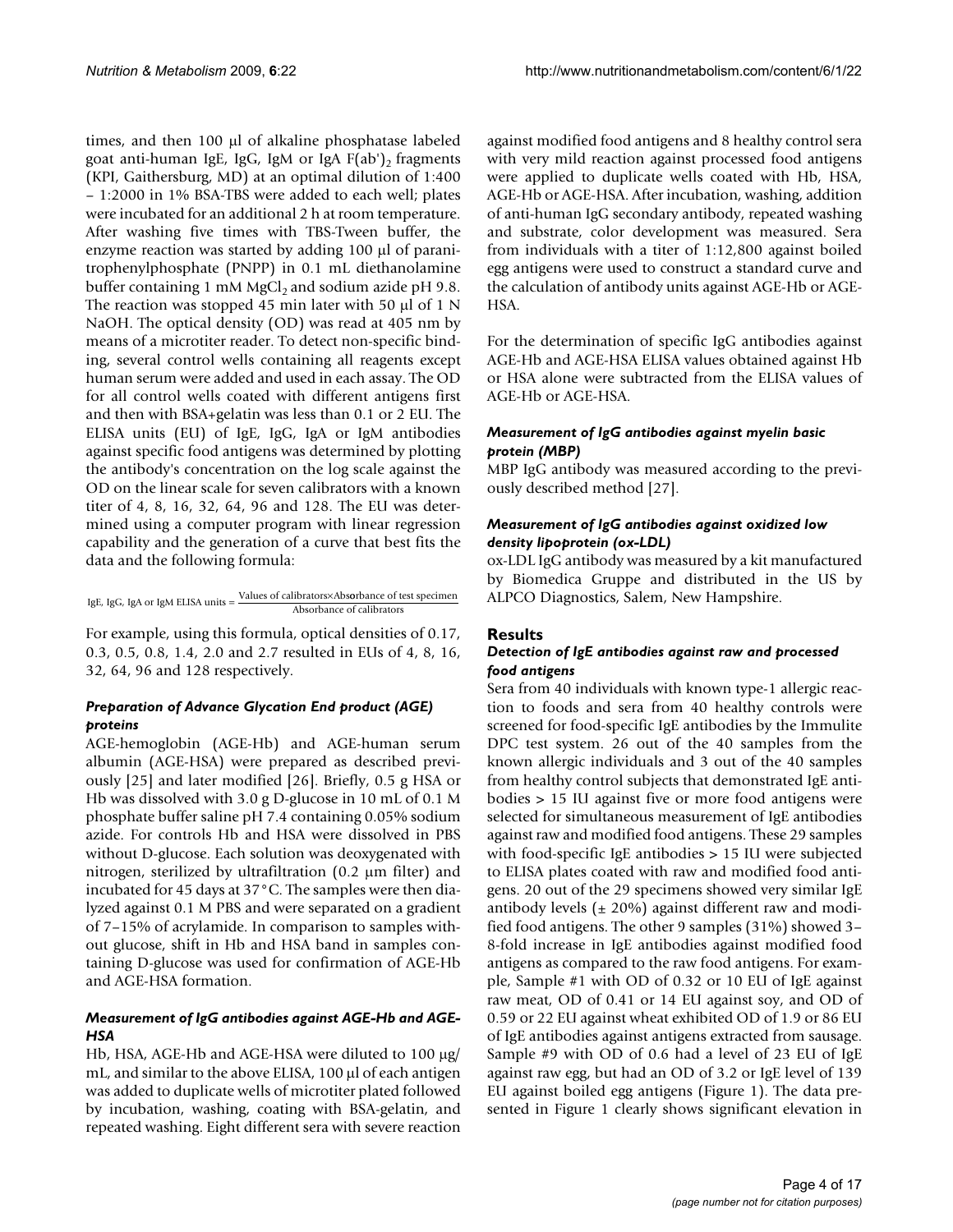

#### **Figure 1** Servels of IgE Antibodies against Raw (white square) vs Processed (black square) Food Antigens expressed by ELISA units against Raw (white square) food Antigens expressed by ELISA units against Raw (white square

**Serum levels of IgE Antibodies against Raw (white square) vs Processed (black square) Food Antigens expressed by ELISA unit**. Measurement of IgE antibodies against different raw or crude ingredients versus the processed or cooked version of the foods in the sera of nine individuals with food allergy expressed in ELISA units.

IgE antibodies against processed food in 9 serum samples from food-allergic individuals.

#### *Detection of IgG, IgA and IgM antibodies against raw and modified food antigens*

All 80 sera specimens (40 with known IgE reaction to foods and 40 healthy controls) were subjected to ELISA plates coated with raw and modified food antigens for measurement of IgG-, IgA- and IgM-specific antibodies. Compared to sera from healthy controls, specimens with IgE reaction to food antibodies demonstrated elevations in IgG, IgA and IgM antibodies against both raw and modified food antigens. Overall this immune reaction against different modified food antigens was much higher than reaction against raw food antigens. Due to the high volume of data generated in this study, for clarity's sake only one patient's results are presented.

Figure 2, Figure 3, Figure 4, Figure 5, Figure 6, Figure 7, Figure 8, Figure 9A show the concentration of IgG antibodies in serum expressed by ELISA units against raw versus processed foods. Note in this example the high levels expressed against a majority of the processed or modified versions of the foods in comparison to their raw or crude forms. The results of 8 patients with high IgG reactivity against many modified food antigens were compared to 8 controls with low reactivity against these same modified antigens, as is summarized in Table 2. The total number of reactions >30 EU against modified food antigens in the 8 patients with high reactivity was 91 out of 360 determinations, while in the control group only 13 out of the same 360 determinations were >30 EU. The difference in reactivity against the same modified food antigens in these two groups was highly significant ( $p < 0.000001$ ).

Figure 2, Figure 3, Figure 4, Figure 5, Figure 6, Figure 7, Figure 8, Figure 9B show the concentration of IgA antibodies in serum expressed by ELISA units against raw versus processed foods. Note in this example the high levels of IgA antibodies expressed against a majority of the proc-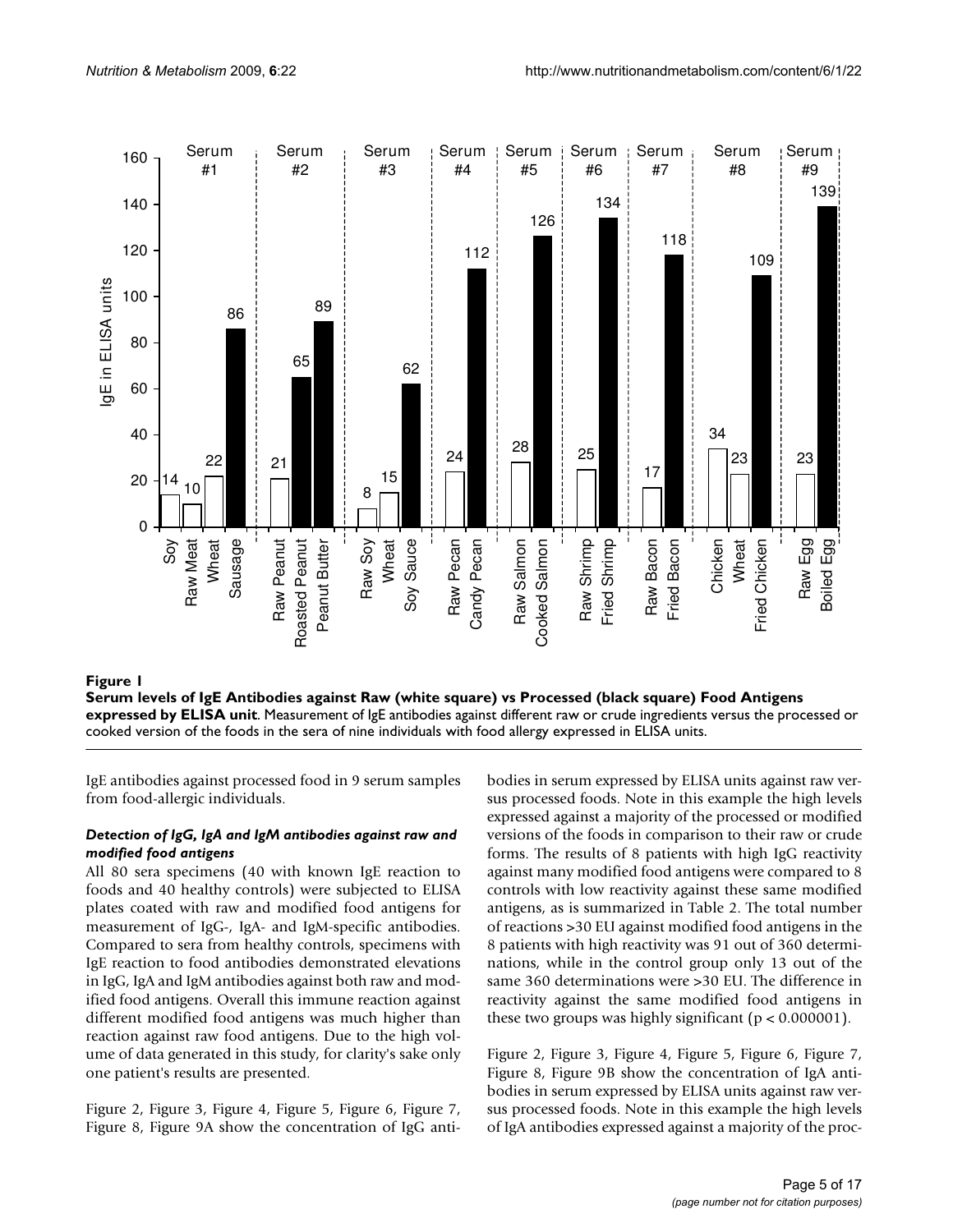|                                                                      | Sample<br>#  | No. of modified food<br>antigens with IgG<br>reactivity<br>> 30 EU | IgG against AGE-<br>HSA in EU | IgG against AGE-<br>Hb in EU | lgG against anti-<br>ox-LDL in mU | IgG against<br>MBP in EU |
|----------------------------------------------------------------------|--------------|--------------------------------------------------------------------|-------------------------------|------------------------------|-----------------------------------|--------------------------|
| 8 patients with high reactivity<br>to many modified food<br>antigens | T            | 8/45                                                               | 86                            | 105                          | 1642                              | $ $ $ $ 8                |
|                                                                      | 2            | 12/45                                                              | 43                            | 91                           | 2050                              | 136                      |
|                                                                      | 3            | 7/45                                                               | 32                            | 26                           | 916                               | 65                       |
|                                                                      | 4            | 16/45                                                              | 120                           | 111                          | 2431                              | 129                      |
|                                                                      | 5            | 11/45                                                              | 61                            | 23                           | 1442                              | 84                       |
|                                                                      | 6            | 9/45                                                               | 25                            | 39                           | 683                               | 27                       |
|                                                                      | 7            | 13/45                                                              | 97                            | 108                          | 1216                              | 120                      |
|                                                                      | 8            | 15/45                                                              | 134                           | 82                           | 734                               | 71                       |
|                                                                      | Total        | 91/360                                                             | 598                           | 585                          | 11,114                            | 750                      |
| 8 controls with low reactivity<br>to few modified food antigens      | 9            | I/45                                                               | 12                            | 7                            | 265                               | 15                       |
|                                                                      | 10           | 0/45                                                               | 6                             | 13                           | 448                               | 17                       |
|                                                                      | $\mathbf{H}$ | 2/45                                                               | 9                             | 22                           | 1025                              | 31                       |
|                                                                      | 12           | 4/45                                                               | 15                            | 26                           | 683                               | 8                        |
|                                                                      | 13           | 0/45                                                               | 8                             | 16                           | 343                               | 22                       |
|                                                                      | 4            | 1/45                                                               | 63                            | 46                           | 205                               | 75                       |
|                                                                      | 15           | 2/45                                                               | 38                            | 27                           | 412                               | 49                       |
|                                                                      | 16           | 3/45                                                               | 24                            | 3                            | 157                               | 95                       |
|                                                                      |              | 13/360                                                             | 185                           | 170                          | 3538                              | 322                      |
| P values                                                             |              | < 0.000001                                                         | < 0.005                       | < 0.005                      | < 0.005                           | < 0.005                  |

**Table 2: Comparison of 8 patients with IgG reactivity >30 EU against many modified food antigens with 8 controls with low reactivity to few modified food antigens in relation to possible cross-reactivity with AGE-HSA, AGE-Hb, anti-ox-LDL, and MBP**

essed or modified versions of the foods in comparison to their raw or crude forms. In addition, we observed a significant correlation between IgG and IgA antibodies against various raw and modified food antigens. Interestingly, IgG and IgA were detected against many raw and modified food antigens simultaneously, and the IgM level was much lower than the IgG and IgA antibodies (Figure 2, Figure 3, Figure 4, Figure 5, Figure 6, Figure 7, Figure 8, Figure 9).

### *Interaction of IgG antibodies of sera recognizing modified food antigens with AGE-albumin, AGE-hemoglobin,*

*oxidized low density lipoprotein and myelin basic protein* Eight different patients' sera (#s1–8) with high reactivity (8–16 out of 45 antigens) and eight healthy control sera (#s9–16) with low reactivity (0–4 out of 45 antigens) against 45 modified food antigens were selected for measurement of IgG against AGE-HSA, AGE-Hb, ox-LDL and MBP. Seven out of eight sera with IgG reactivity against modified food antigens showed significant elevation against AGE-HSA, AGE-Hb, ox-LDL and MBP (Table 2). For example, Sample #4 with IgG immune reaction against 16 out of 45 modified food antigens showed simultaneous elevation in antibodies against AGE-HSA

(120 EU), AGE-Hb (111 EU), ox-LDL (2,431 mU) and MBP (129 EU). In comparison, only 1 (#14) out of 8 controls showed moderate elevation in IgG antibodies against these molecules. This individual showed IgG elevation against 1 out of 45 modified food antigens. Overall, the differences in IgG antibody levels against AGE-HSA, AGE-Hb, ox-LDL and MBP in 8 samples with high IgG antibodies against modified food antigens versus 8 samples with low IgG antibodies against modified food antigens were statistically very significant with  $p < 0.005$ . This simultaneous detection of IgG antibodies against modified food antigens and AGE-HSA, AGE-Hb, ox-LDL and MBP may indicate cross-reaction between modified food antigens and human tissue antigens modified by oxidation or glycation.

### **Discussion**

Delayed food sensitivity is associated with a multitude of disorders, such as multiple sclerosis, autism and rheumatoid arthritis, and affects an estimated 40% of the population. Patients presenting with clustered symtpoms of migraine, mood swings, fatigue, intestinal upset, joint pain, high blood pressure and attention problems are often found to have delayed immune reaction to food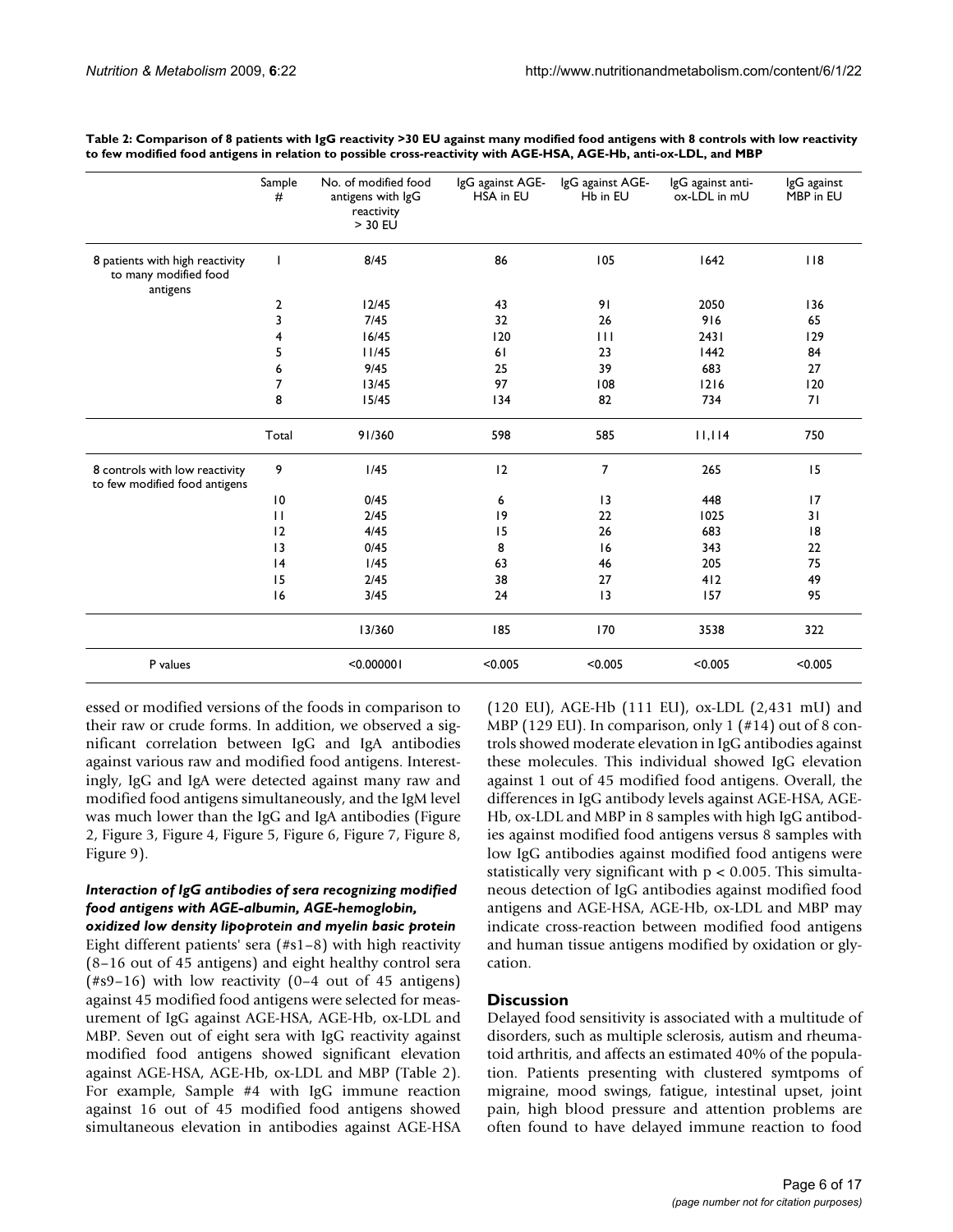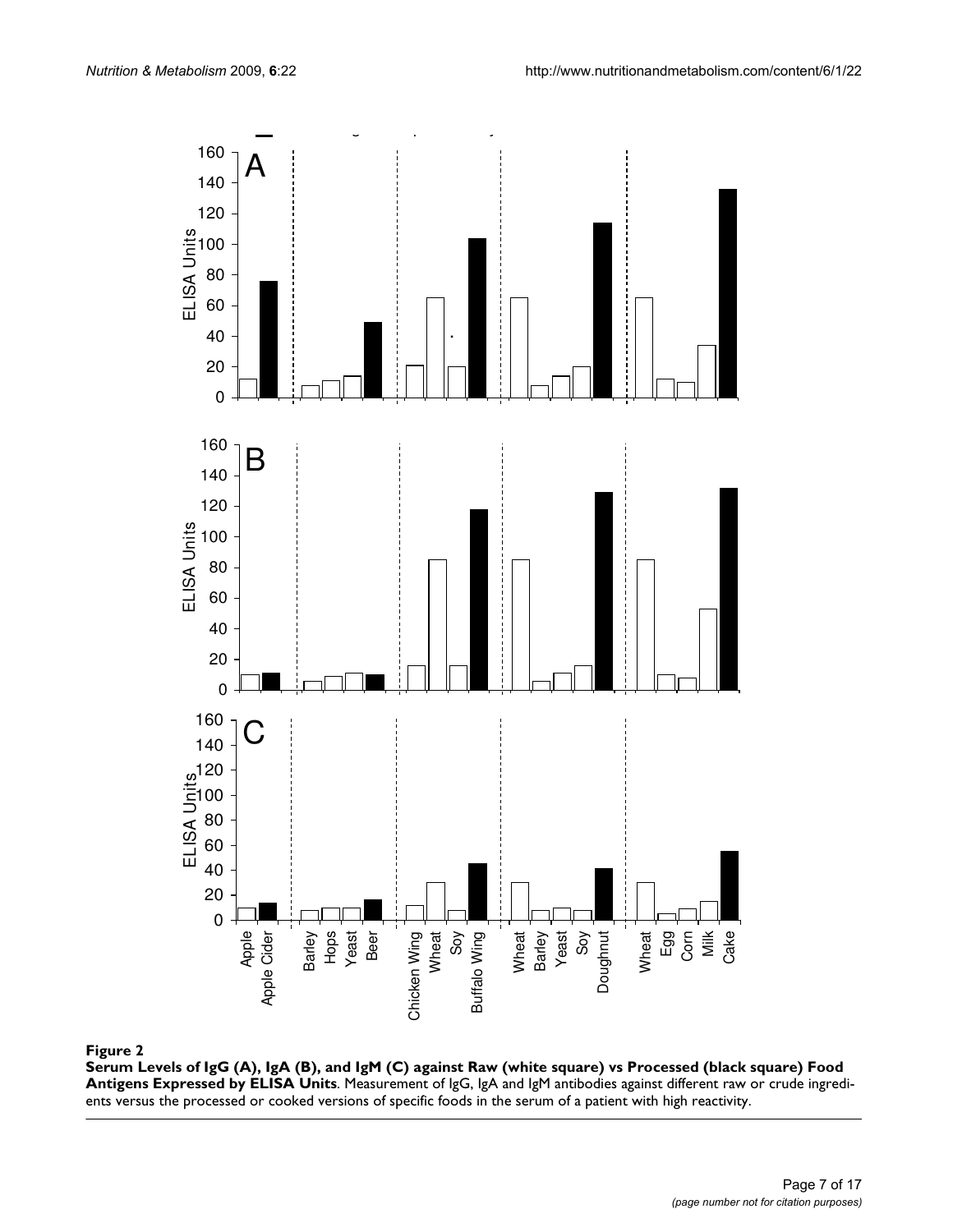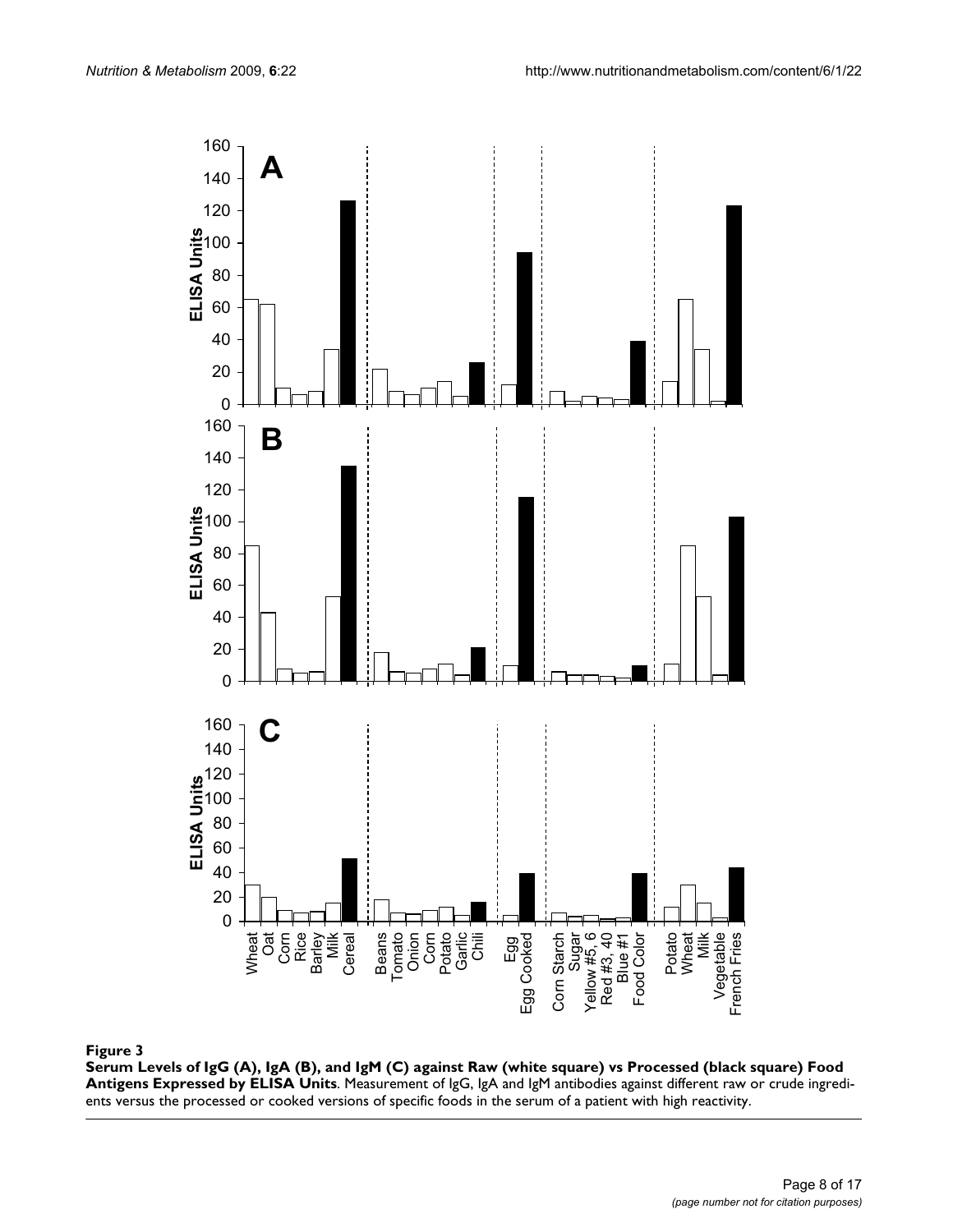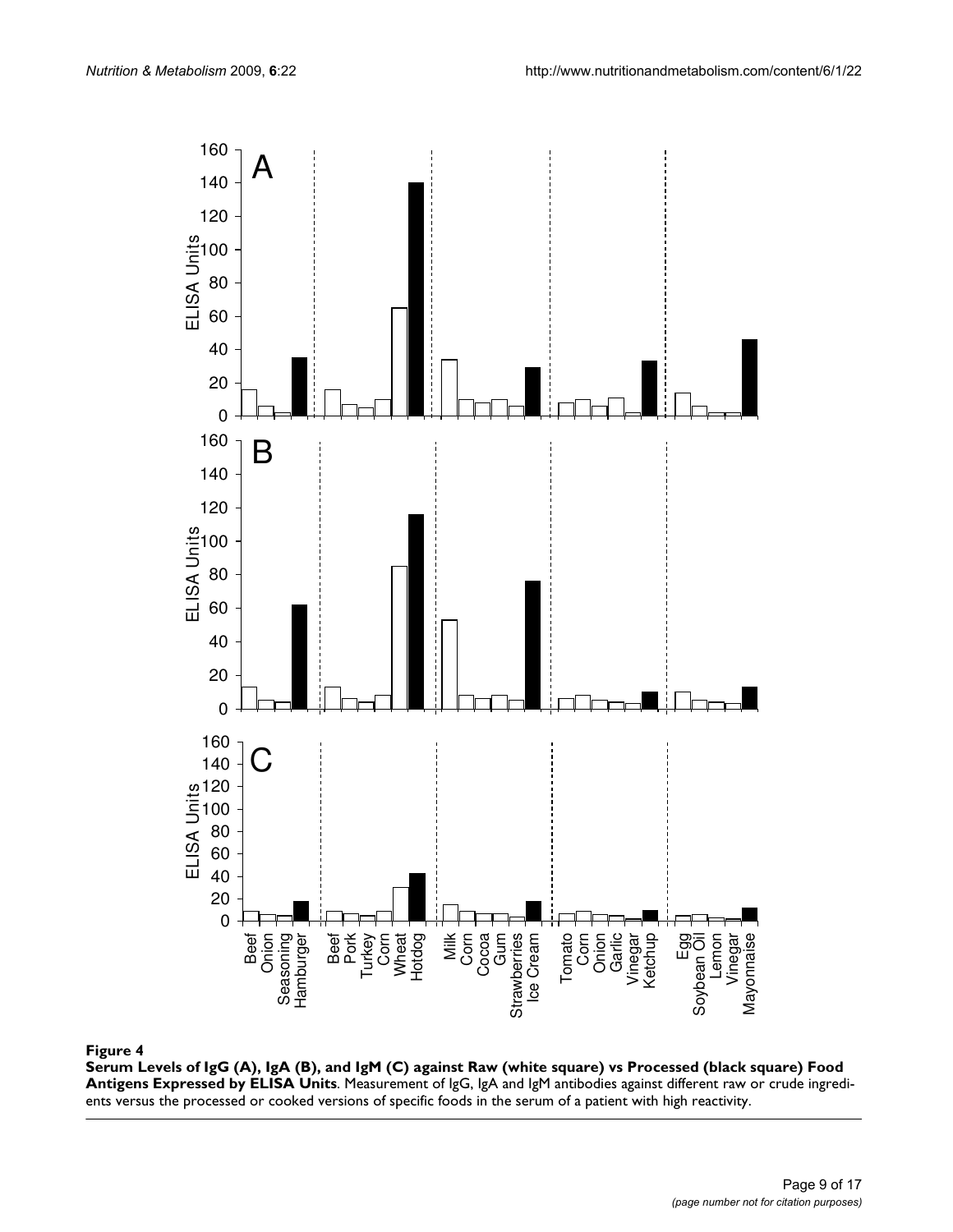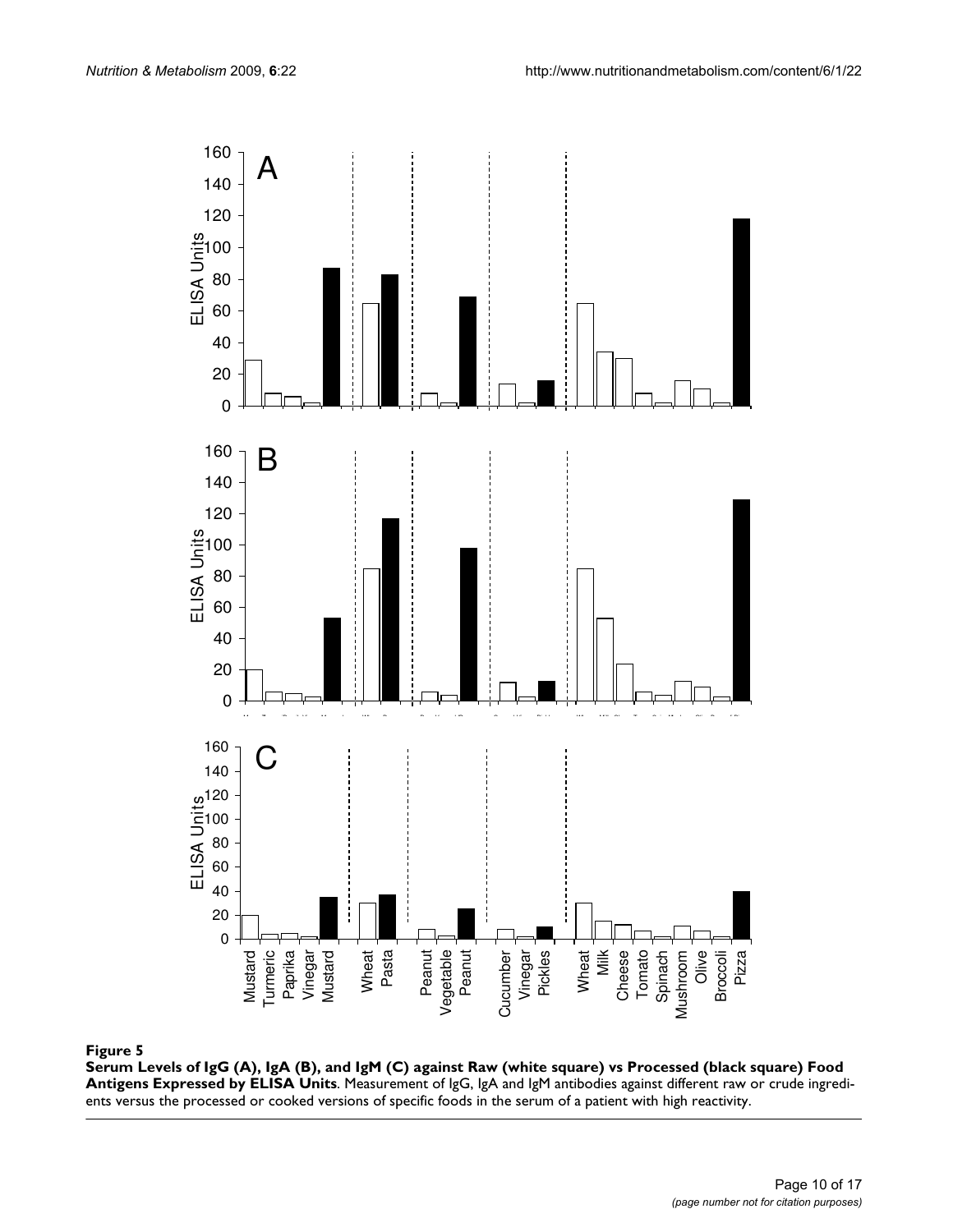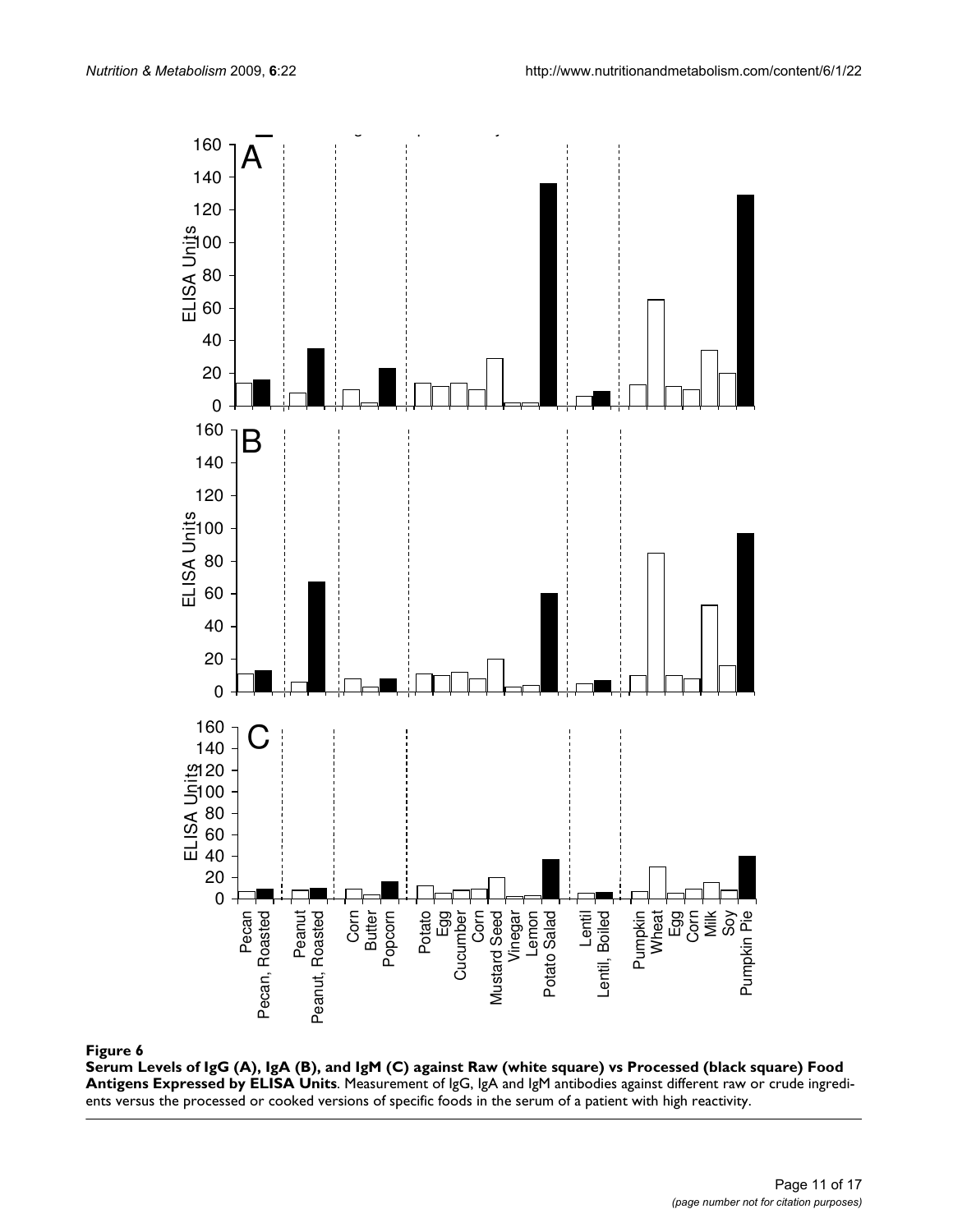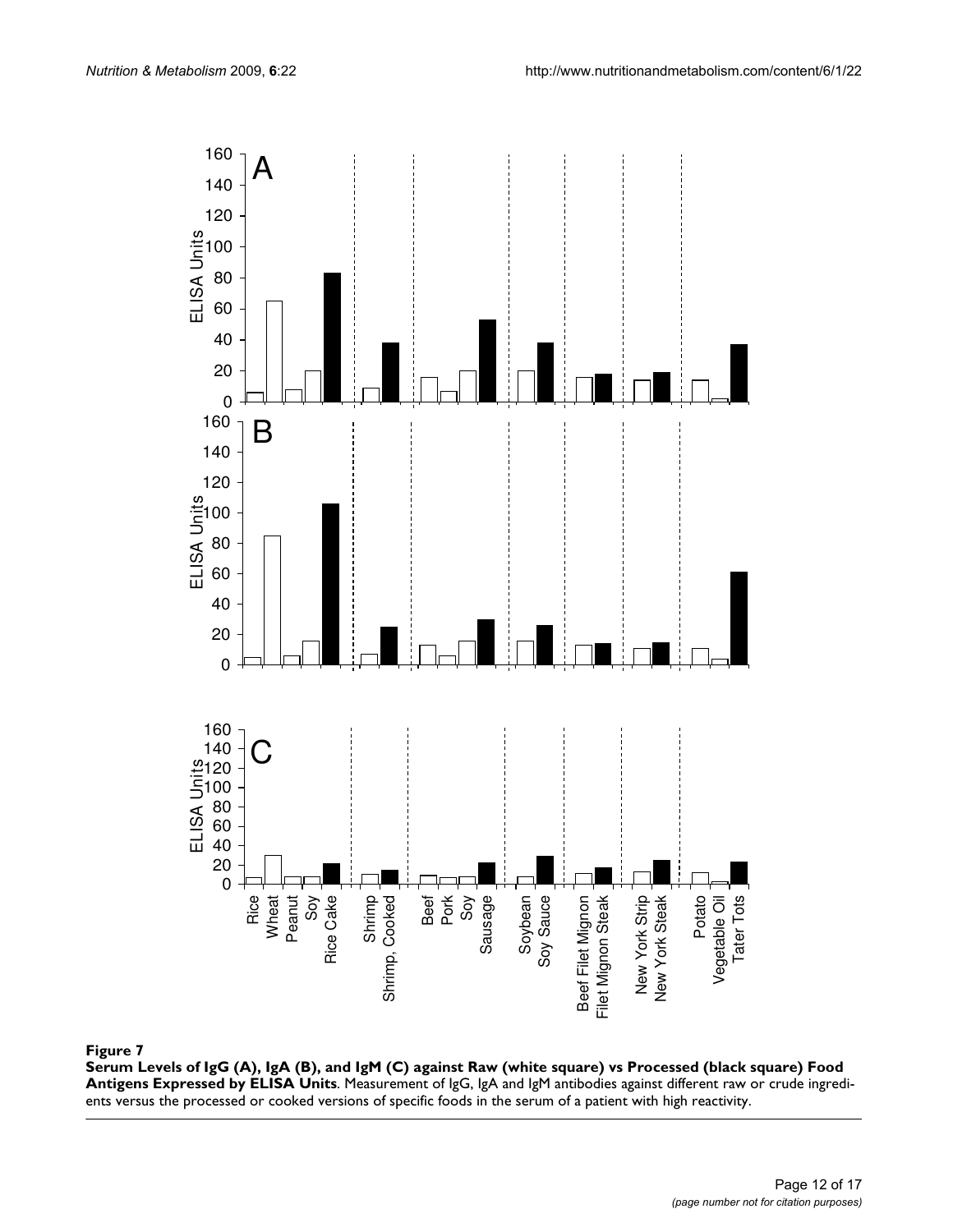

#### by ELISA Units **Figure 8** Serum Levels of IgG (A), IgA (B), and IgM (C) against Raw (white square) vs Processed (black square) Food Antigens Expressed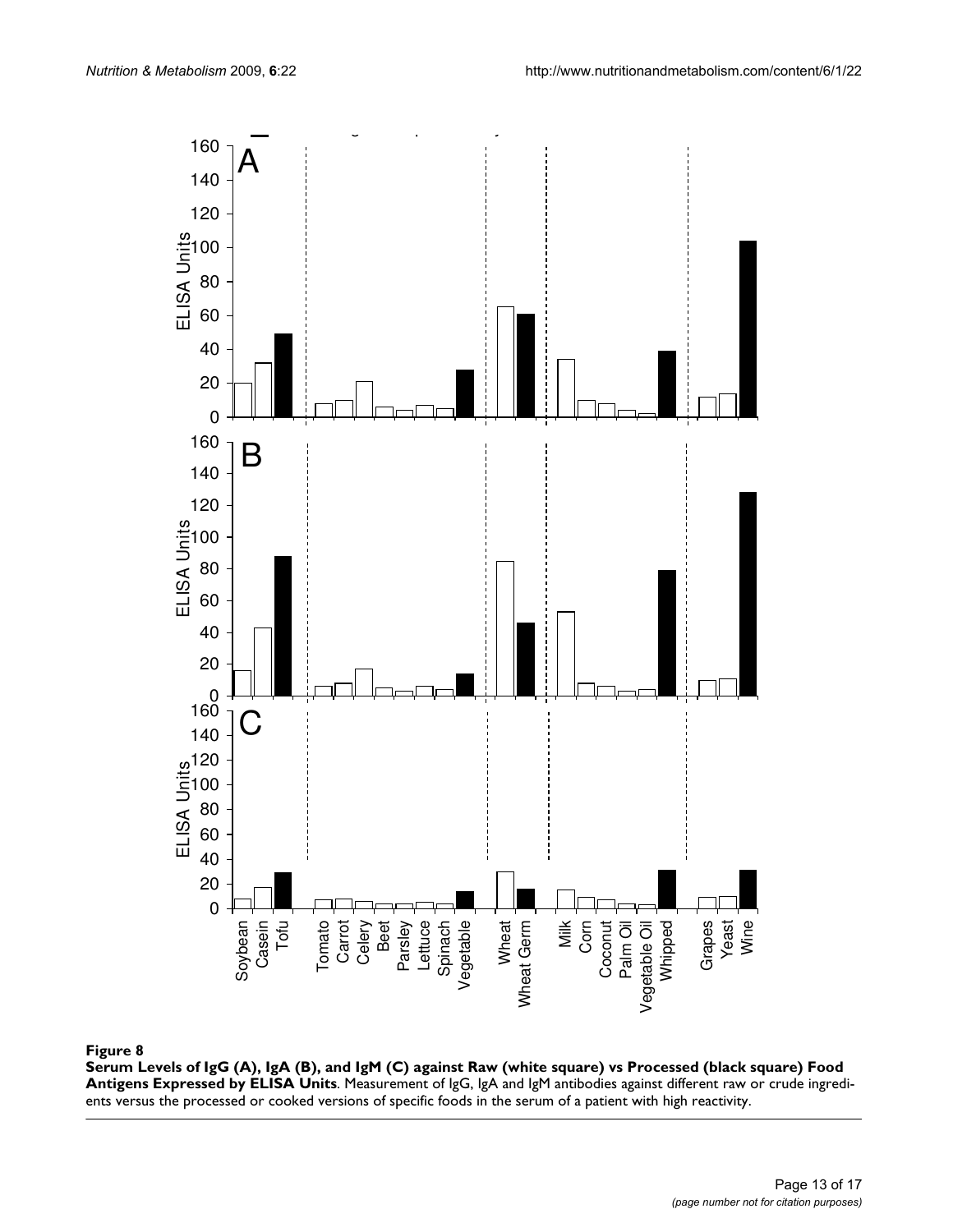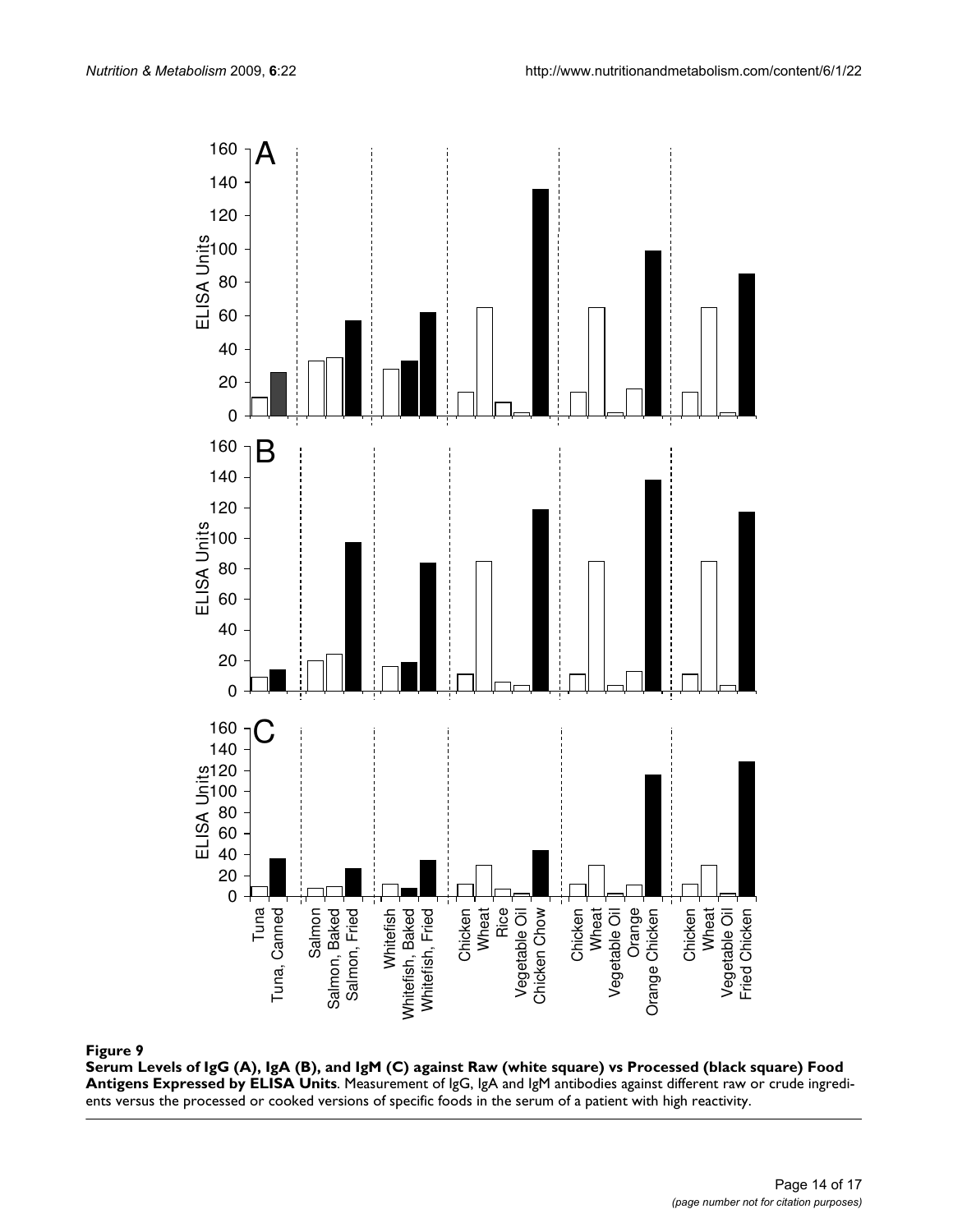antigens [2,3,28]. Thus, it is vital to offer the medical community a sensitive method for the detection of food allergy and intolerance testing that is scientifically supported.

One reason traditional food sensitivity testing fails is that it does not reflect a true, real-world, contemporary, nonraw food diet. Widely-used food antigen testing uses only raw food isolates. Since the discovery of fire, fewer and fewer people consume a diet consisting solely of raw foods. As was shown in the introduction, researchers have demonstrated that chemical/molecular changes occur during food preparation, cooking and processing. In addition to altering the makeup of a single food, other changes to the food can occur when this food is combined with another during cooking and processing. Thus, a person who is allergic to ketchup may not have an immune reaction to a raw tomato. If tested using traditional food sensitivity assays, this patient would result negative for tomato, and the patient's problems would be unresolved [10,11,13,14,16,18,19,21,22,29-32]. Despite all of these findings documented in scientific literature and the demonstration of IgE-mediated reaction to many processed food antigens while not reacting to raw foods, almost all commercial laboratories measure IgE and IgG antibodies primarily against raw food antigens.

In this study we sought to prepare extracts from processed foods and compare them to extracts from raw food samples. Since all examples of new allergenicity to food antigens shown here and many others published in scientific journals deal only with IgE mediated or type-I allergic reaction, we decided to confirm these findings with raw and processed food antigens prepared in our laboratory. For example, in Serum #1 the assay detected 10 units of IgE against raw meat, 22 units of IgE against wheat antigens, 14 units of IgE against soy, and 86 units of IgE against wheat isolates prepared from sausage. Or in Serum #7, only 17 units of IgE were detected against raw bacon, but 134 units of IgE were detected against antigens prepared from fried bacon, which is part of a contemporary American diet (Figure 1). These results confirm an earlier study [14] that reported a case of food allergy to a wheat isolate used in sausage and pork pie, but without any allergic reaction to native wheat flour. This allergic reaction to wheat isolates was attributed to the induction of cryptic allergenic or the formation of new allergenic epitopes by technological and chemical processes [14]. Similarly, a case of contact urticaria has recently been attributed to hydrolyzed wheat in cosmetics combined with a generalized urticaria induced with the ingestion of sausages with lentils and a French cassoulet [14]. It was concluded that wheat isolates should be tested when a food allergy to finished food is suspected. In addition to IgE-mediated food sensitivity, delayed food sensitivity has

become a growing concern for practitioners in many medical fields. In light of this we decided to extend this investigation to non-IgE-mediated antibodies produced against extracts prepared from modified foods purchased from supermarkets or restaurants (as shown in Table 1). This includes the measurement in duplicate of IgG, IgM and IgA in blood against modified food antigens. Only data from one out of eighty tested sera is presented in Figure 2, Figure 3, Figure 4, Figure 5, Figure 6, Figure 7, Figure 8, Figure 9. This and other data (not shown) clearly indicate that an individual may not show IgG, IgA and IgM antibodies against antigens prepared from raw food, but testing the same patient against antigens prepared from cooked food might result in a severe immune reaction.

To examine possible cross-reactivity and the clinical significance of these antibodies in inflammation and autoimmunities, we selected 8 sera from patients with significant reaction and 8 sera from healthy controls with no or very moderate reaction against modified food antigens and reacted them with AGE-HSA and AGE-Hb. The data presented in Table 2 shows that out of 8 samples with IgG antibodies >30 EU against 8–16 modified food antigens, 6 had IgG antibodies against AGE-HSA and 6 against AGE-Hb. In comparison healthy controls with low levels of antibodies against modified food antigens produced very low levels of antibodies against AGE-HSA and AGE-Hb. These results suggest that AGE formation through the reaction of protein amino groups with sugar may be an important chemical pathway that leads to distinct patterns of modification in foods. These new molecules are highly antigenic, and many important neoantigens found in cooked or stored foods are produced through Maillard reaction [33]. Therefore, the foundation of AGE during food processing through this mechanism of action and IgG, IgA and IgM antibodies produced against them can have a potent impact in tissue inflammation, a process linked to diverse biological settings such as diabetes, metabolic syndrome, renal failure and aging [34,35].

Elevation of antibodies against modified food antigens and their possible cross-reaction with AGE-HSA, AGE-Hb and ox-LDL suggest formation of high levels of glycated and lipoxidated proteins and peptides, including HbA1c [36,37].

RAGE, a receptor for AGE that has been known since 1992, induces activation of nuclear factor κB (NFκB) and converts long-lasting proinflammatory signals into cellular dysfunction, resulting in disease [38-40]. The binding of AGE to its receptor RAGE results in RAGE activation and the production of dysfunctioning proteins in tissues and in blood, and is strongly associated with a series of diseases from allergy and Alzheimers to rheuamtoid arthritis and urogenital disorders [34].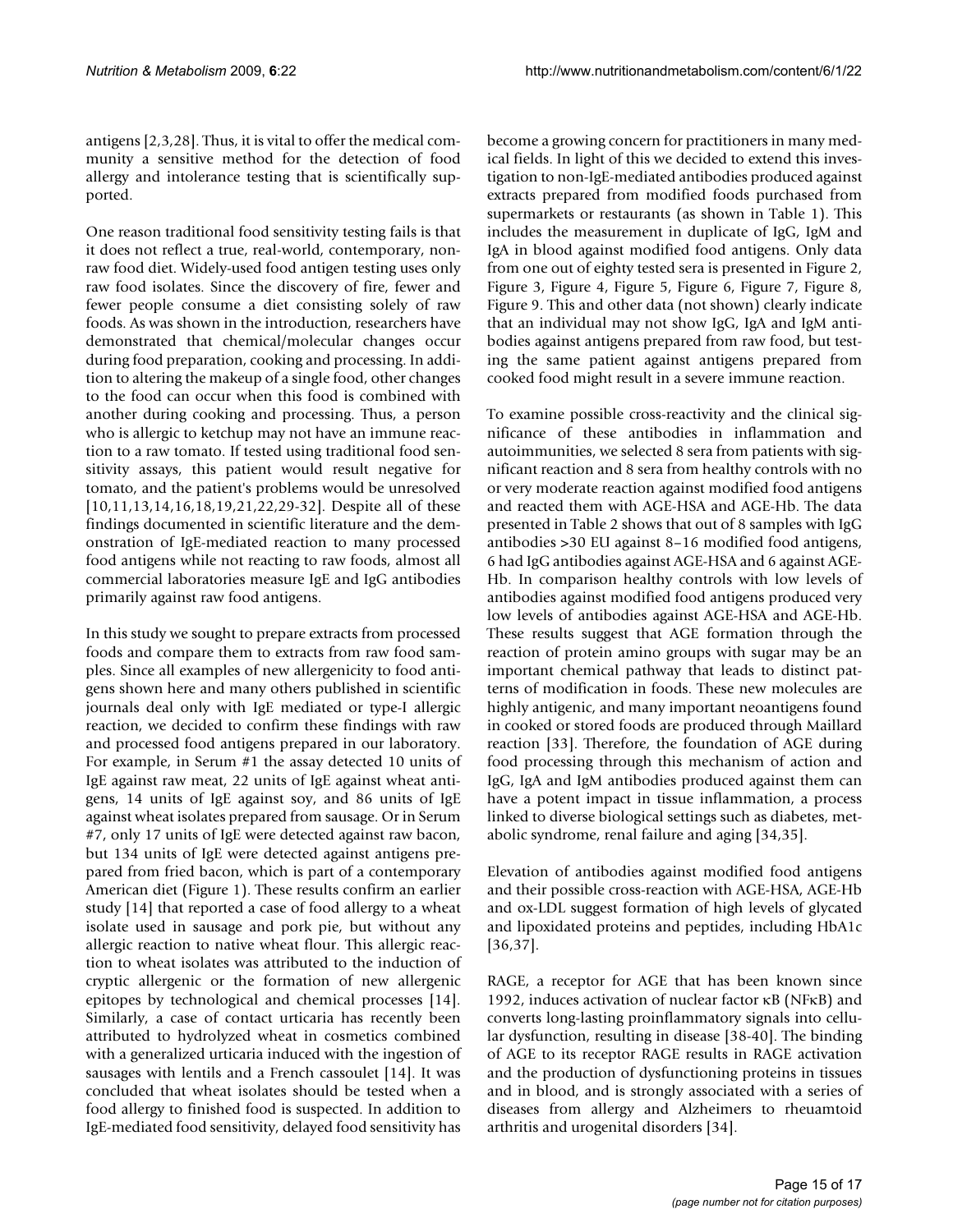During the processing of food many lipids may become oxidized [30]. Auto-oxidized lipids could interact with various proteins and form new antigenic materials. For this reason, we measured ox-LDL antibodies in samples with or without antibodies aqgainst modified food antigens. IgG-ox-LDL antibody correlated with AGE-HSA, AGE-Hb and modified food antigens (Table 2). In addition to oxidation, LDL, like most plasma proteins, is also susceptible to AGE modification. AGE-modified food proteins are immunogenic, a property that has been used to great advantage for their detection in serum and localization in tissues [41-43]. Antibody formations against ox-LDL and AGE-LDL are able to combine with circulating ox-LDL or AGE-modified antigens and form soluble immune complexes that may contribute to inflammation and autoimmunity [44,45].

Finally, since the earlier studies it has been suggested that modification in food antigen results in formation of AGE, and that AGEs play a signifcant role in neuronal stress, thus exacerbating aging and neurodegenerative processes in the brain [13,18,21,29,32,35,45,46]. We measured antibodies against MBP in patients with high levels of antibodies against modified food antigens, AGE-HSA, AGE-Hb and ox-LDL. Results showed that the majority of samples with antibodies against modified proteins and lipoproteins also produced antibodies against MBP. These results further support the idea that formation of AGEs by modified food antigens not only results in antibody formation against dietary proteins and peptides but could also result in antibody production against self proteins, possibly contributing to inflammation, autoimmunity, aging, diabetes and neurodegeneration [34].

From the results presented here, we propose that the determination of allergy and sensitivity to food in the population could be improved by measuring IgE, IgG, IgA and IgM antibodies against both raw and processed food antigens. Further research is needed to examine just how much an elimination diet could contribute to the reduction of these autoantibodies and a concomitant improvement in the conditions of those suffering from autoimmunity, metabolic syndrome, aging and neurodegenerative disorders.

### **Abbreviations**

Ig: Immunoglobulin; AGE: advanced glycation end product; HSA: human serum albumin; Hb: haemoglobin; ox-LDL: oxidized low density lipoprotein; MBP: myelin basic protein; SDS: sodium dodecylsulfate; ELISA: enzymelinked immunosorbent assay; TBS: tris-buffered saline; BSA: bovine serum albumin; PNPP: paranitrophenylphosphate; OD: optical density; EU: ELISA unit; mU: micro unit; RAGE: receptor for advanced glycation end product; NFκB: nuclear factor κB.

### **Competing interests**

AV is the Chief Executive Officer and Technical Director of Immunosciences Lab., Inc.

### **Acknowledgements**

We gratefully acknowledge the illustrations and manuscript preparation by Mr. Joel Bautista.

#### **References**

- 1. Sicherer SH, Sampson HA: **[Food allergy.](http://www.ncbi.nlm.nih.gov/entrez/query.fcgi?cmd=Retrieve&db=PubMed&dopt=Abstract&list_uids=16455349)** *J Allergy Clin Immunol* 2006, **117:**S470-S475.
- 2. Bock AU, Atkins FM: **[Patterns of food hypersensitivity during](http://www.ncbi.nlm.nih.gov/entrez/query.fcgi?cmd=Retrieve&db=PubMed&dopt=Abstract&list_uids=2213379) [sixteen years of double-blind placebo-controlled food chal](http://www.ncbi.nlm.nih.gov/entrez/query.fcgi?cmd=Retrieve&db=PubMed&dopt=Abstract&list_uids=2213379)[lenges.](http://www.ncbi.nlm.nih.gov/entrez/query.fcgi?cmd=Retrieve&db=PubMed&dopt=Abstract&list_uids=2213379)** *J Pediatr* 1990, **117:**561-567.
- 3. Sampson HA, Mendelson L, Rosen JP: **[Fatal and near-fatal anaphy](http://www.ncbi.nlm.nih.gov/entrez/query.fcgi?cmd=Retrieve&db=PubMed&dopt=Abstract&list_uids=1294076)[lactic reactions to food in adolescents and children.](http://www.ncbi.nlm.nih.gov/entrez/query.fcgi?cmd=Retrieve&db=PubMed&dopt=Abstract&list_uids=1294076)** *N Engl J Med* 1992, **327:**380-384.
- 4. Eigenmann PA, Sicherer SH, Borkowski TA, Cohen BA, Sampson HA: **Prevalence of IgE-mediated food allergy among children with atopic dermatitis.** *Pediatr* 1998, **101:**E8.
- 5. Bischoff S, Crowe SE: **Gastrointestinal food allergy: new insights into pathophysiology and clinical perspectives.** *Gastroenterol* 2005, **128:**1089-1113.
- 6. Hvatum M, Scott H, Brandtzaeg P: **Serum IgM subclass antibodies to a variety of food antigens in patients with celiac disease.** *Gut* 1992, **33:**638.
- 7. Barnes RMR: **[IgG and IgA antibodies to dietary antigens in](http://www.ncbi.nlm.nih.gov/entrez/query.fcgi?cmd=Retrieve&db=PubMed&dopt=Abstract&list_uids=8542462) [food allergy and intolerance.](http://www.ncbi.nlm.nih.gov/entrez/query.fcgi?cmd=Retrieve&db=PubMed&dopt=Abstract&list_uids=8542462)** *Clin Exp Allergy* 1995, **25:**7-9.
- 8. Prausnitz C, Kustner H: **Studies on supersensitivity.** *Centralbl Bakteriol Abt Orig* 1921, **86:**160-169.
- 9. Sampson HA: **[Update on food allergy.](http://www.ncbi.nlm.nih.gov/entrez/query.fcgi?cmd=Retrieve&db=PubMed&dopt=Abstract&list_uids=15131561)** *J Allergy Clin Immunol* 2004, **113:**805-819.
- 10. Ortolani C, Ispano M, Pastorello EA, Ansaloni R, Magri GC: **[Com](http://www.ncbi.nlm.nih.gov/entrez/query.fcgi?cmd=Retrieve&db=PubMed&dopt=Abstract&list_uids=2926087)[parison of results of skin prick tests \(with fresh foods and](http://www.ncbi.nlm.nih.gov/entrez/query.fcgi?cmd=Retrieve&db=PubMed&dopt=Abstract&list_uids=2926087) commercial food extracts) and RAST in 100 patients with [oral allergy syndrome.](http://www.ncbi.nlm.nih.gov/entrez/query.fcgi?cmd=Retrieve&db=PubMed&dopt=Abstract&list_uids=2926087)** *J Allergy Clin Immunol* 1989, **83:**683-690.
- 11. Rosen JP, Selcow E, Mendelson LM, Grodofsky MP, Factor JM, Sampson HA: **[Skin testing with natural foods in patients suspected](http://www.ncbi.nlm.nih.gov/entrez/query.fcgi?cmd=Retrieve&db=PubMed&dopt=Abstract&list_uids=8006311) [of having food allergies: is it a necessity?](http://www.ncbi.nlm.nih.gov/entrez/query.fcgi?cmd=Retrieve&db=PubMed&dopt=Abstract&list_uids=8006311)** *J Allergy Clin Immunol* 1994, **93:**1068-1070.
- 12. Spies JR: **[Allergens.](http://www.ncbi.nlm.nih.gov/entrez/query.fcgi?cmd=Retrieve&db=PubMed&dopt=Abstract&list_uids=4130038)** *J Agric Food Chem* 1974, **22:**30-36.
- 13. Malanin K, Lundberg M, Johansson SG: **[Anaphylactic reaction](http://www.ncbi.nlm.nih.gov/entrez/query.fcgi?cmd=Retrieve&db=PubMed&dopt=Abstract&list_uids=8834830) [caused by neoallergens in heated pecan nut.](http://www.ncbi.nlm.nih.gov/entrez/query.fcgi?cmd=Retrieve&db=PubMed&dopt=Abstract&list_uids=8834830)** *Allergy* 1995, **50:**988-991.
- 14. Leduc V, Moneret-Vautrin DA, Guerin L, Morisset M, Kanny G: **[Ana](http://www.ncbi.nlm.nih.gov/entrez/query.fcgi?cmd=Retrieve&db=PubMed&dopt=Abstract&list_uids=12704375)[phylaxis to wheat isolates: immunochemical study of a case](http://www.ncbi.nlm.nih.gov/entrez/query.fcgi?cmd=Retrieve&db=PubMed&dopt=Abstract&list_uids=12704375) proved by means of double-blind, placebo-controlled food [challenge.](http://www.ncbi.nlm.nih.gov/entrez/query.fcgi?cmd=Retrieve&db=PubMed&dopt=Abstract&list_uids=12704375)** *J Allergy Clin Immunol* 2003, **111:**897-899.
- 15. Maleki SJ, Chung S, Champagne E, Raufman JP: **[The effects of roast](http://www.ncbi.nlm.nih.gov/entrez/query.fcgi?cmd=Retrieve&db=PubMed&dopt=Abstract&list_uids=11031348)[ing on the allergenic properties of peanuts.](http://www.ncbi.nlm.nih.gov/entrez/query.fcgi?cmd=Retrieve&db=PubMed&dopt=Abstract&list_uids=11031348)** *J Allergy Clin Immunol* 2000, **106:**763-768.
- 16. Sandin DI, San Ireneo MM, Fernández-Caldas EF, Lebrero EA, Borrego TL: **[Specific IgE determinations to crude and boiled lentil](http://www.ncbi.nlm.nih.gov/entrez/query.fcgi?cmd=Retrieve&db=PubMed&dopt=Abstract&list_uids=10604559) [\(Lens culinaris\) extracts in lentil-sensitive children and con](http://www.ncbi.nlm.nih.gov/entrez/query.fcgi?cmd=Retrieve&db=PubMed&dopt=Abstract&list_uids=10604559)[trols.](http://www.ncbi.nlm.nih.gov/entrez/query.fcgi?cmd=Retrieve&db=PubMed&dopt=Abstract&list_uids=10604559)** *Allergy* 1999, **54(11):**1209-1214.
- 17. Su M, Venkatachalam MV, Teuber SS, Roux KH, Sathe SK: **Impact of** γ**-irradiation and thermal processing on the antigenicity of almond, cashew nut and walnut proteins.** *J Sci Food Agric* 2004, **84:**1119-1125.
- 18. Codina R, Oehling AG Jr, Lockey RF: **[Neoallergens in heated soy](http://www.ncbi.nlm.nih.gov/entrez/query.fcgi?cmd=Retrieve&db=PubMed&dopt=Abstract&list_uids=9784655)[bean hull.](http://www.ncbi.nlm.nih.gov/entrez/query.fcgi?cmd=Retrieve&db=PubMed&dopt=Abstract&list_uids=9784655)** *Int Arch Allergy Immunol* 1998, **117:**120-125.
- 19. Hefle SL, Lambrecht DM, Nordlee JA: **Soy sauce retains allergenicity through the fermentation production process.** *J Allergy Clin Immunol* 2005, **115:**S32.
- 20. Pastorello EA, Ortolani C, Farioli L, Pravettoni V, Ispano M, Borga A, Bengtsson A, Incorvaia C, Berti C, Zanussi C: **[Allergenic cross](http://www.ncbi.nlm.nih.gov/entrez/query.fcgi?cmd=Retrieve&db=PubMed&dopt=Abstract&list_uids=7930303)[reactivity among peach, apricot, plum, and cherry in](http://www.ncbi.nlm.nih.gov/entrez/query.fcgi?cmd=Retrieve&db=PubMed&dopt=Abstract&list_uids=7930303) patients with oral allergy syndrome: an in vivo and in vitro [study.](http://www.ncbi.nlm.nih.gov/entrez/query.fcgi?cmd=Retrieve&db=PubMed&dopt=Abstract&list_uids=7930303)** *J Allergy Clin Immunol* 1994, **94(4):**699-707.
- 21. Sanchez C, Fremont S: **Consequences of heat treatment and processing of food on the structure and allergenicity of component proteins.** *Rev Fr Allergol Immunol Clin* 2003, **43:**13-20.